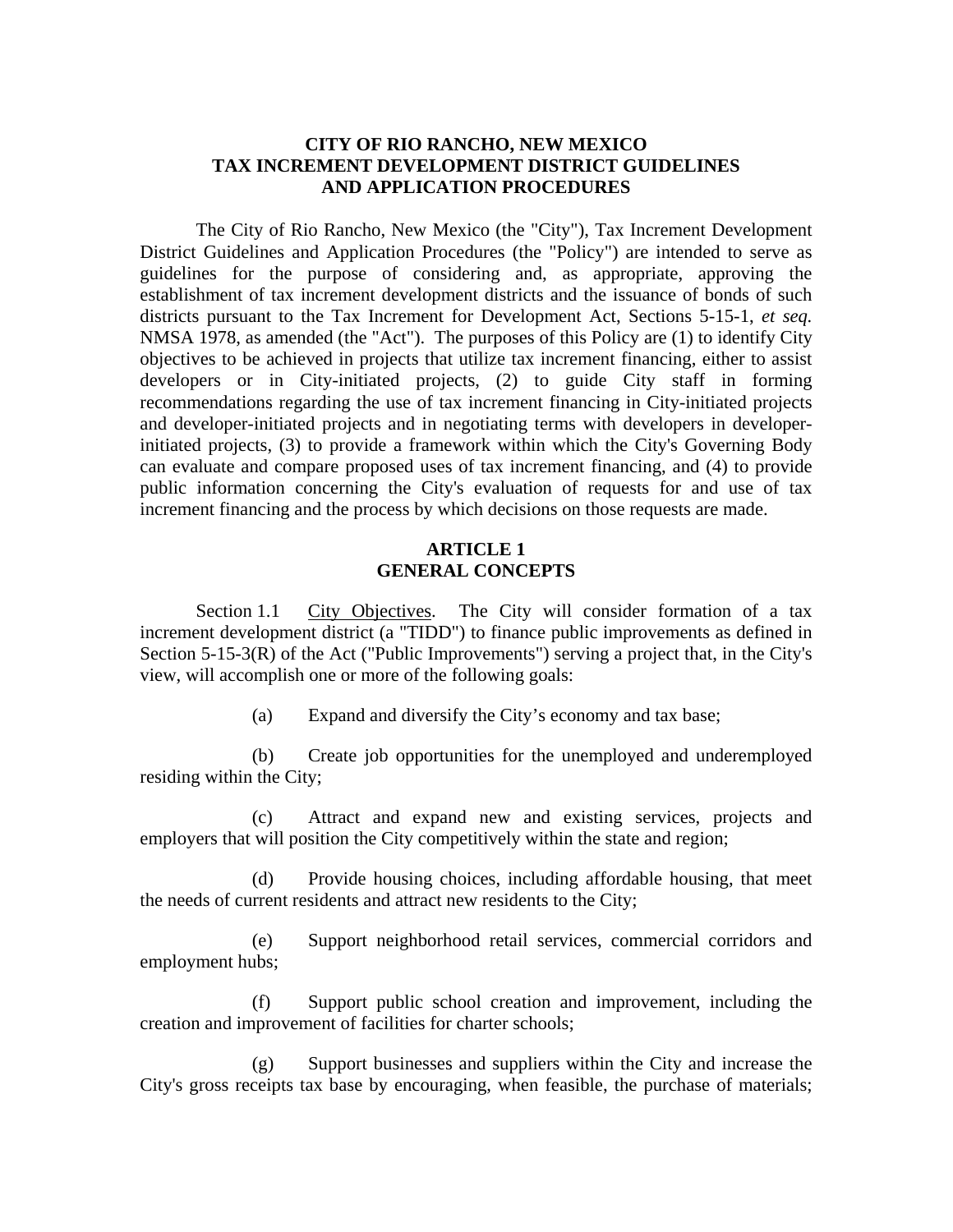goods and services from such businesses and suppliers for the construction of Public Improvements serving a tax increment district.

Section 1.2 Minimum Size. In order to avoid inefficient use of the limited resources of the City, unless otherwise agreed by the Governing Body, TIDDs will not be approved to finance less than \$5,000,000 in Public Improvement costs.

Section 1.3 Conformity with City Standards. Public Improvements financed by a TIDD shall conform with applicable City policies for development. Except as expressly agreed by the City based upon its determination that City-owned utilities will not be adversely affected, "stand alone" utilities which compete directly or indirectly with City services shall not be financed through TIDDs. Real property dedications and conveyances required by existing City policies for development, growth management and conservation shall remain in effect notwithstanding the establishment of a TIDD.

Section 1.4 Cost and Expenses; Reimbursement. Unless otherwise agreed by the City, all costs and expenses incurred by the City in connection with (i) its review of a TIDD application and (ii) the formation of a TIDD shall be paid by the applicant through advance payments as provided in this Policy. Costs and expenses incurred by the City in connection with the application and formation of a TIDD shall not be a liability of the City. Costs and expenses shall include the costs of services rendered by City staff and services rendered by outside consultants who may be retained by the City including, but not limited to, bond counsel, financial advisers, engineers, appraisers, tax consultants and attorneys, at the rates normally charged by those consultants. To the extent permitted by law and authorized by the City, all or part of such costs may be reimbursed to the applicant from a TIDD tax levy, TIDD assessments, TIDD revenues or TIDD bond proceeds, provided, that such reimbursement shall be in conformity with federal law, state law and these guidelines. Except as otherwise agreed by the City, TIDDs will construct or finance improvements on such terms and with such persons as the TIDD Board of Directors determines to be appropriate, in accordance with Section 5-15-12(B) of the Act as amended. Unless otherwise agreed to by the City, all costs of administration and operation of the TIDD and the operation and maintenance of public infrastructure in the TIDD which has not been dedicated to and accepted by the City shall be the responsibility of the TIDD, the applicant, or a combination of the foregoing, as may be acceptable to the City and the TIDD.

Section 1.5 TIDD Boards of Directors; Delegated Authority. Pursuant to Section 5-15-10 of the Act, TIDDs will initially be governed by either the Governing Body of the City or by a five-member board of directors, four members of which shall be appointed by the Governing Body, and the fifth member of which shall be the Secretary of the Department of Finance and Administration of the State of New Mexico, as required by law. As approved by the Governing Body or the TIDD Board, the day-to-day responsibilities of a TIDD will be performed by outside personnel pursuant to an agreement (including a TIDD Development Agreement, constituting a development agreement pursuant to Section  $5-15-12(A)(2)$  of the Act), or the City staff. Each TIDD Development Agreement shall be in implementation of this Policy and, upon execution by the City and the applicant, shall supersede this Policy in the event of any conflict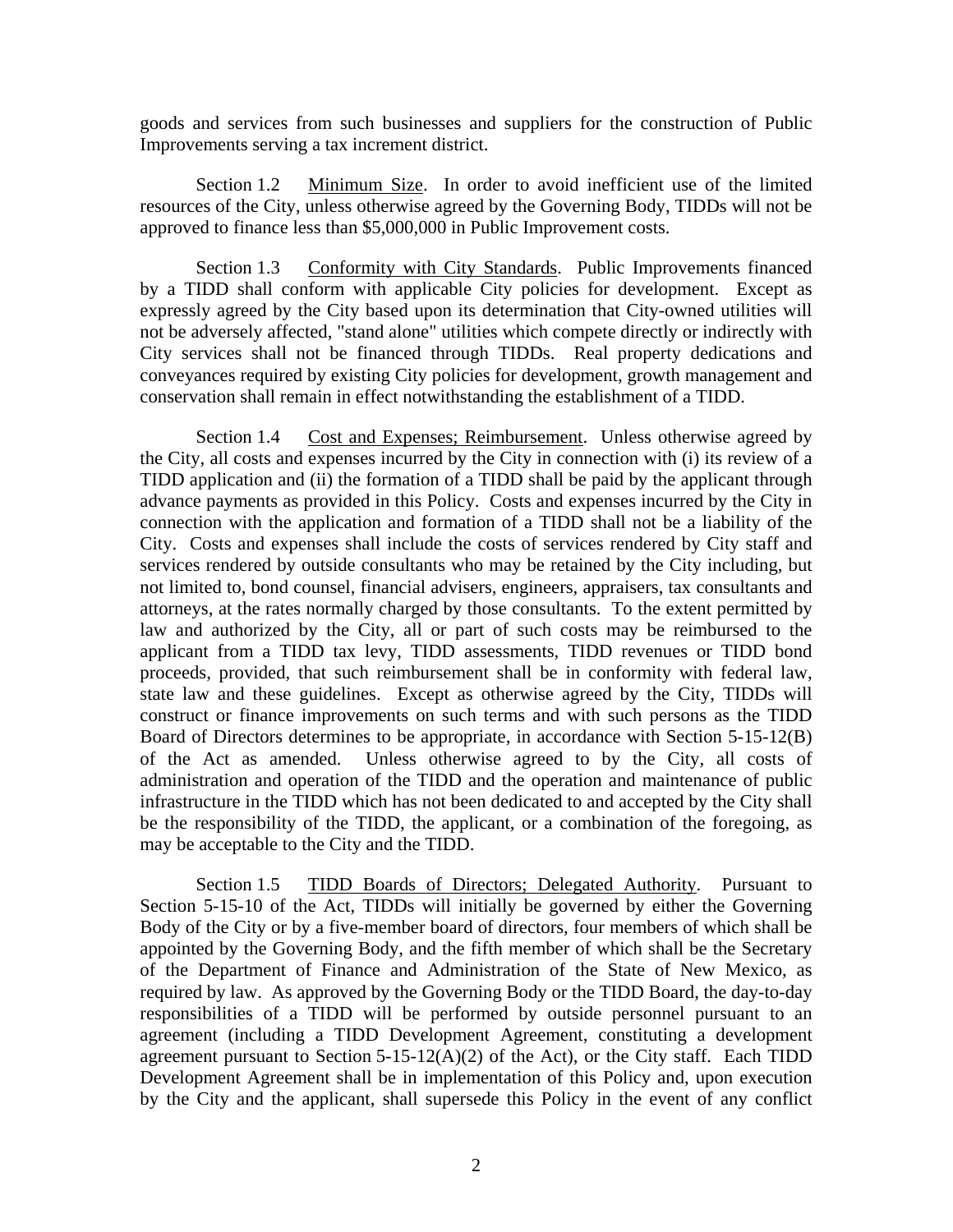between this Policy and the Development Agreement. Three of the appointed directors shall serve an initial term of four years and two of the appointed directors shall serve an initial term of six years. The resolution forming the TIDD shall state which directors shall serve four-year terms and which shall serve six-year terms. In the case of an appointed board of directors that is not the Governing Body of the City, at the end of the appointed directors' initial terms, the board shall hold an election of new directors by majority vote of owners and qualified resident electors. Each owner shall have the number of votes equal to the number of acres or portion of acres rounded upward to the nearest one-fifth of an acre owned in the TIDD by that owner. A director may simultaneously serve on more than one TIDD board.

Section 1.6 Self Supporting; No Impact on City. Unless otherwise agreed to by the City, TIDDs shall be self-supporting with regard to financing, operations and maintenance, and City funds will not be used for TIDD purposes, except with respect to tax increment revenue dedicated by the City as specifically contemplated in the Act. Notwithstanding anything contained in this Policy, neither the City's property, its full faith and credit nor its taxing power shall be pledged to the payment of any TIDD obligation or indebtedness. The amount and structure of debt of a TIDD should not have any direct negative material impact on the City's debt ratings with Standard & Poor's Corporation, Moody's Investors Services, Inc., Fitch Investor Services, Inc. or any other nationally recognized bond-rating agency service then rating the City's outstanding bonds.

Section 1.7 TIDD Development Agreement; Feasibility Reports. The amount, timing and form of financing to be used by a TIDD shall be determined by the TIDD board based upon a project feasibility report and established by agreement of the City, the TIDD and the applicant through a TIDD Development Agreement pursuant to Section 5-  $15-12(A)(2)$  of the Act.

Section 1.8 State or County Dedication of Tax Increment Revenue. TIDD applications shall indicate whether state gross receipts tax increment revenue or county gross receipts tax increment and/or *ad valorem* property tax increment revenue will be requested to provide a portion of project financing. In evaluating factors affecting the feasibility of proposed projects anticipating the dedication of tax increment revenue by the state or the county, the City may consider the likelihood that the state and/or county will dedicate tax increment revenue as proposed by the application. Applications shall provide information sufficient for the City to evaluate the likelihood of state or county tax increment revenue dedication and the affect on project feasibility, as provided in Sections 3.2, 3.4 and 3.10 of this Policy.

## **ARTICLE 2 PRE-APPLICATION MEETING WITH CITY STAFF**

Section 2.1 TIDD Review Staff; Preliminary Tasks. The City has appointed a TIDD Review Staff, which shall be composed of the City Manager, the City Financial Services Director, the City Development Services Director, the City Public Works Director and the City Attorney, or the successors in function to those City officials. Each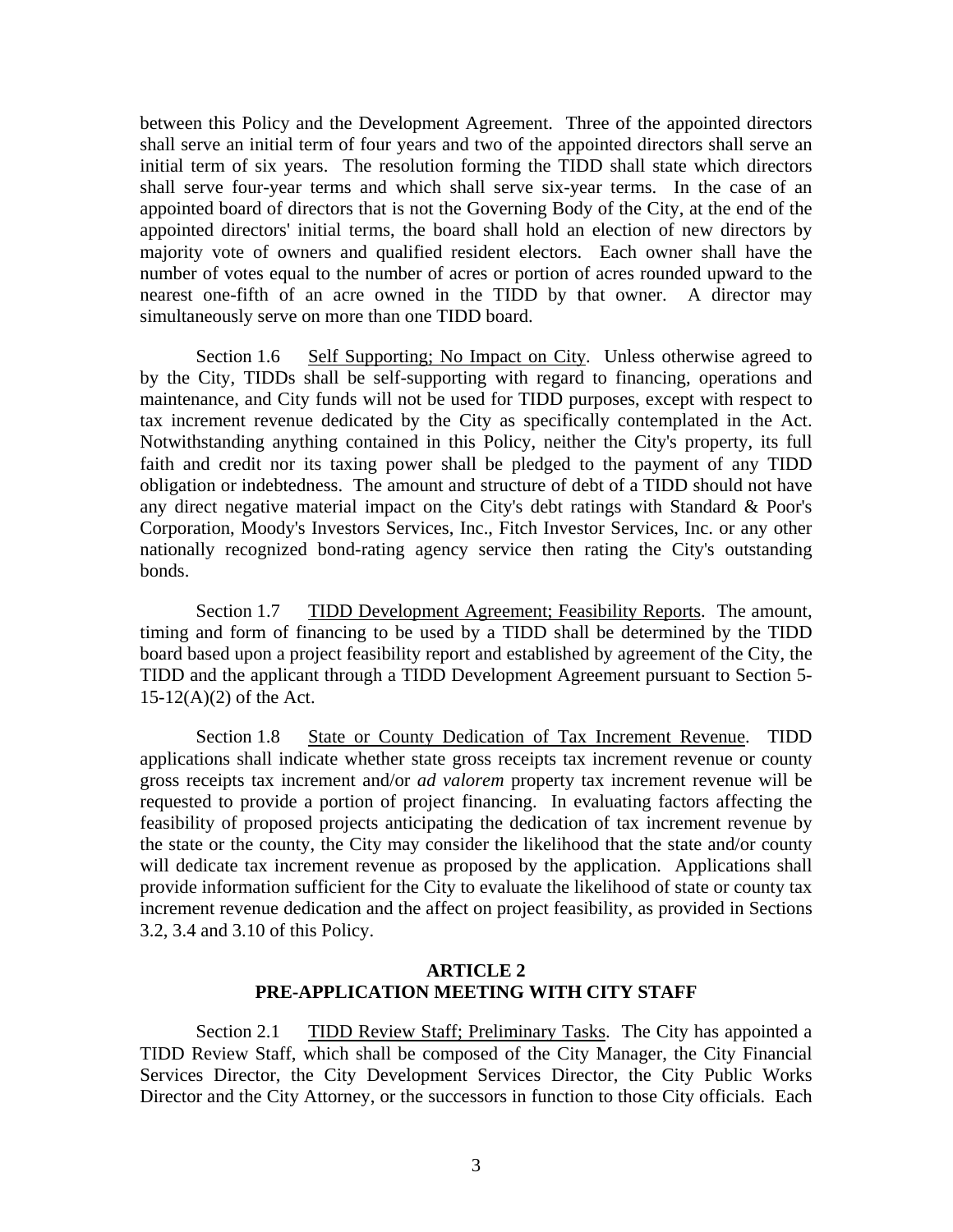member of the TIDD Review Staff may appoint a designee for purposes of this Article. Each applicant shall meet with the TIDD Review Staff in order for the TIDD Review Staff to accomplish the following preliminary tasks which, except as otherwise noted in this Policy, shall apply to TIDDs proposed by third parties and to TIDDs initiated by the City:

(a) Make an initial determination whether the proposed TIDD is consistent with the City's growth policies, land use and development policies, zoning and other applicable regulation and the objectives of this Policy;

(b) Make an initial determination whether the applicant's ownership interest, delegation of ownership rights or other legal control of the real property proposed to be included in the TIDD to have standing to submit a TIDD application;

(c) For a TIDD proposed by a third party applicant, establish a proposed schedule for (i) the applicant's submittal of a TIDD application, (ii) City TIDD staff review of the application for completeness, (iii) Governing Body of the City meeting or meetings for its consideration of and action on the application;

(d) For a City-initiated TIDD, (i) identify the information relevant to the proposed TIDD (including the application contents described in Article 3 of this Policy or, alternatively, a description of application components that are not relevant to the proposed TIDD) and the City staff responsible for assembly of that information; and (ii) establish a proposed schedule for assembly of necessary information, review by TIDD Review Staff and meetings of the Governing Body of the City for its consideration of and action on the application; and

(e) Identify any related City approvals that will be required to permit the TIDD, if approved by the Governing Body of the City, to construct the proposed improvements.

Section 2.2 Role of TIDD Review Staff. The determinations by TIDD Review Staff shall be of an advisory nature, for the purposes of assisting applicants in submitting completed applications with detail and information required to enable meaningful consideration by the Governing Body of the City. Staff determinations and recommendations shall be considered by but not be binding on the Governing Body.

Section 2.3 Invitation to Apply for TIDD. For a TIDD proposed by a thirdparty applicant, if the TIDD Review Staff concludes that an application is consistent with applicable City policies and regulations, including this Policy, then an invitation to submit an application will be extended to the applicant and the TIDD Review Staff will advise the applicant of the requested application contents in the matter set forth in Article 3. If the TIDD Review Staff determines that the proposed TIDD is inconsistent with applicable City policies and regulations, the applicant may appeal that determination to the Governing Body of the City, which will determine whether or not an invitation to apply for a TIDD will be extended to the applicant.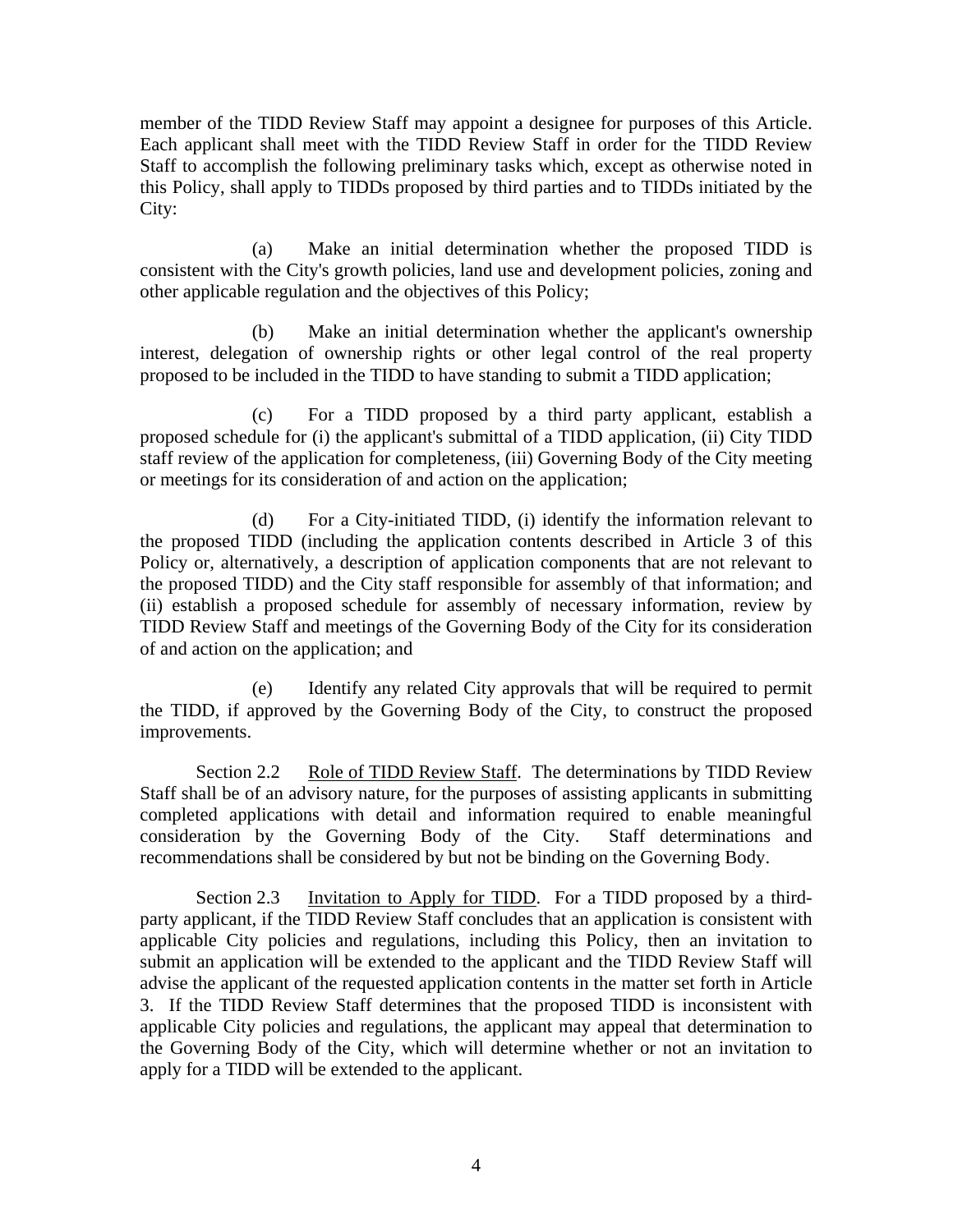### **ARTICLE 3 APPLICATION CONTENTS**

Based on the Recommendations of the TIDD Review Staff or the Governing Body of the City, each application (including any proposal for a City-initiated TIDD, except as otherwise noted in this Article) should include the following information and documentation:

Section 3.1 Legal Description; Qualified Electors' Consent. A description of the proposed TIDD, including a legal description of its boundaries, identity and addresses of all persons or entities with any interest in the property, and the names and addresses of any qualified electors located within the proposed boundaries. A current title report for the property shall be submitted as evidence of the names or persons with any interest in the land and qualified resident electors located within the proposed TIDD boundaries. The application shall include evidence satisfactory to the City of the irrevocable consent of the number of property owners and qualified electors required by the Act for the creation of the TIDD.

Section 3.2 Tax Increment Development Plan. Each application shall include a tax increment development plan satisfying the requirements of Section 5-15-5 NMSA 1978, including:

(a) a map depicting the geographical boundaries of the area proposed for inclusion within the TIDD;

(b) the estimated time necessary to complete the tax increment development project;

(c) a description of the Public Improvements proposed to be financed by the TIDD;

(d) a proposed plan of finance for the TIDD describing whether gross receipts tax increment revenue bond financing, *ad valorem* property tax increment revenue bond financing, or both types of financing are proposed to be utilized by the TIDD, and providing details of the proposed financing methods satisfactory to the City (e.g. debt service coverage requirements, debt service reserve fund requirements, additional parity and subordinate lien bonds test provisions, proposed marketing plan, investor suitability standards and secondary market restrictions, additional credit support features, and any other proposed financing features);

(e) the estimated annual gross receipts tax increment to be generated by the tax increment development project, and the portion of gross receipts tax increment revenue (not exceeding the legal maximum of 75% of the aggregate tax increment revenue generated within the TIDD) proposed to be dedicated to service revenue bonds proposed to be issued by the TIDD, identifying the specific gross receipts taxes from which gross receipts tax increment will be derived (e.g. municipal local option, stateshared, county local option, state gross receipts tax);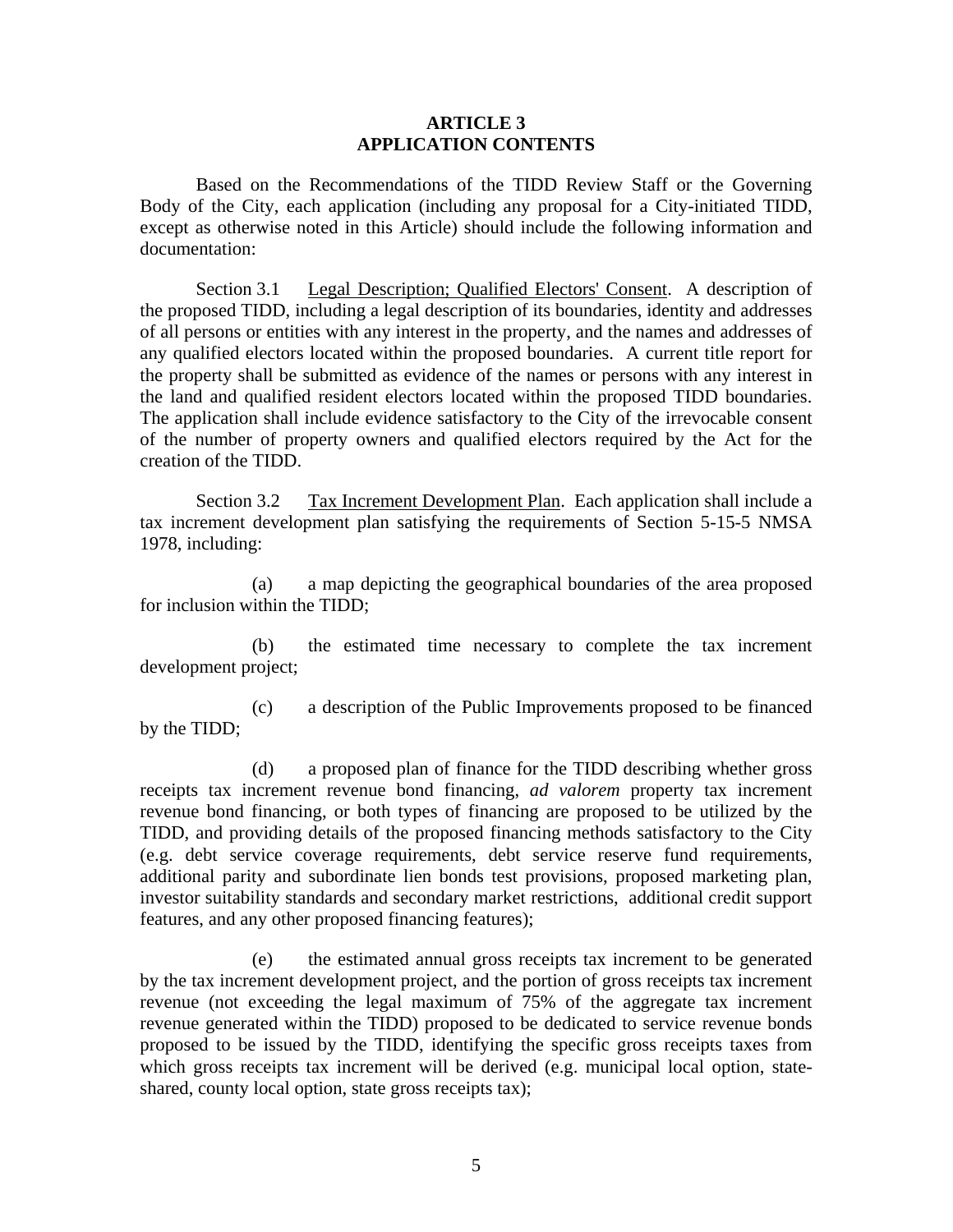(f) the estimated annual *ad valorem* property tax increment to be generated by the tax increment development project, and the portion of *ad valorem*  property tax increment revenue (not exceeding the legal maximum of 75% of the aggregate tax increment revenue generated within the TIDD) proposed to be dedicated to service revenue bonds proposed to be issued by the TIDD, identifying the specific property taxes from which property tax increment will be derived (i.e. municipal, county);

(g) a description of the proposed land uses for the tax increment development project;

(h) the number and types of jobs expected to be created by the tax increment development project;

(i) the amount and characteristics of workforce housing expected to be created by the tax increment development project, if applicable, or the manner in which the tax increment development project will promote the City's goals for providing workforce housing; and

(j) a description of the innovative planning techniques, including mixed-use transit oriented development, traditional neighborhood design or sustainable development techniques to be incorporated in the tax increment development project.

Section 3.3 Preliminary Financing Plan & Schedule -- Additional Requirements. An estimated project schedule for construction commencement and completion of (a) the Public Improvements and (b) the private development, which shall include a financing plan for the Public Improvements, including both capital and operating/maintenance costs for all undedicated improvements undertaken by the TIDD. The financing plan may include projections for a period covering (i) the expected term of existence of the TIDD, or (ii) the bond payment date of any Bonds issued by the TIDD, whichever shall be the longest. The financing plan should include (x) the estimated costs of improvements; (y) projected costs of maintenance after construction and (z) a preliminary description of the improvements to be owned and maintained by the City and the TIDD.

Section 3.4 Feasibility Study. A financial feasibility study prepared by an independent professional with appropriate expertise for the entire project (or such phases of the project that are expected to be constructed during the term of the development), covering both the Public Improvements and the private development.

(a) The feasibility study provided by the applicant should include:

(i) Analysis of the direct and indirect benefits of the development to be served by the tax increment financing, which shall be quantified by the applicant. Benefits may include, but are not limited to, employment benefits (number of jobs retained or created, percentage of job held by City residents, wage and salary information, etc.), tax base benefits (estimated market value of new development, new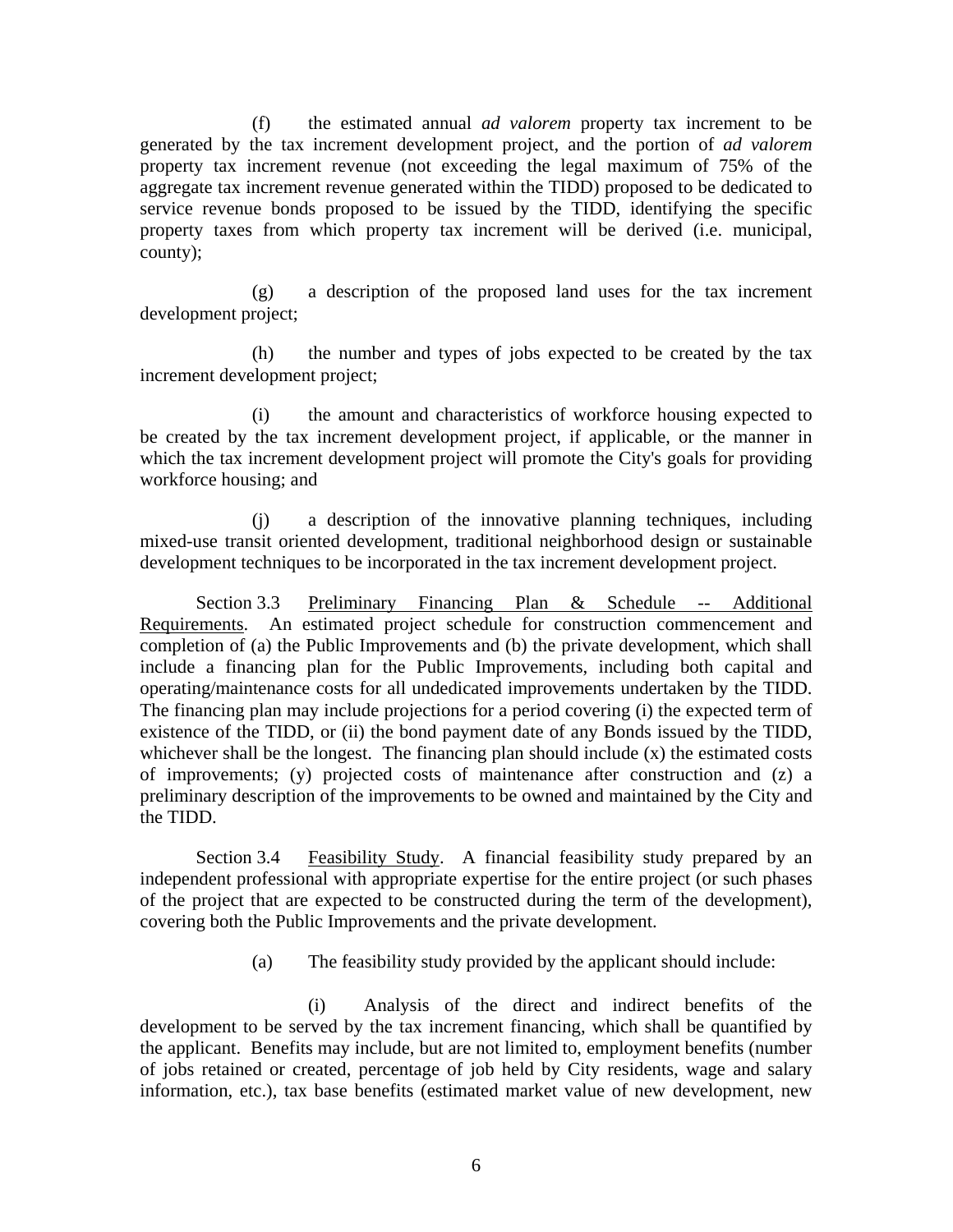property taxes and gross receipts taxes generated, etc.), and other benefits relating to transportation, parking, environmental cleanup and historic preservation.

(ii) Analysis of the costs of the proposed development project to the City, which shall be identified and quantified for the expected life of the project, including but not limited to the period in which tax increment is proposed to be dedicated. Such costs include, but are not limited to, any offsite or additional infrastructure required as a result of the development project, required contributions by the City, and the impact on the City's General Fund.

(iii) For projects anticipating dedication of state gross receipts tax increment revenue, county gross receipts tax increment revenue or county property tax increment revenue, a sensitivity analysis evaluating project feasibility if the requested dedication amounts are reduced to 75%, 50%, 35%, and 25% of the amount requested, and if no tax increment revenue is dedicated by the City, state or county. Such sensitivity analysis may also evaluate feasibility under other assumed reduced dedication amounts, and may provide additional information that an applicant considers relevant.

(b) In connection with an application submitted by a third-party applicant, the City shall engage, at the applicant's expense, an economist or other professional with appropriate expertise, to review the feasibility study provided by the applicant (the "Review Economist"). The applicant shall deposit with the City an amount sufficient to pay the anticipated costs of the review. At the request of the City, the Review Economist shall evaluate the feasibility of the proposed development project as provided in the immediately preceding subsection 3.4(a)(iii).

(c) The provisions of Section 3.4(b) are not required to be applied to City-initiated TIDDs, but the City Manager may, in his discretion, request similar analysis from a Review Economist.

Section 3.5 Market Demand Study. To the extent applicable, a market demand study for private development in the TIDD prepared or reviewed and concurred with by an independent consultant acceptable to the City. Such study shall include estimates of the revenue to be generated by the development and estimated market absorption of the development.

the development associated with the Public Improvements and private development. Section 3.6 Applicant Financial Information. In connection with an application submitted by a third-party applicant, a description of the applicant's professional experience and evidence demonstrating its financial capacity to undertake Such information may be accompanied by audited, reviewed or at minimum, compiled financial statements for the most recent 3 years, and a description of past projects and disclosure of any material litigation. The provisions of this Section 3.6 shall not apply to City-initiated TIDDs.

Section 3.7 Draft Disclosure. An initial draft form of disclosure to prospective TIDD landowners which may be filed and recorded with the County Clerk at the time of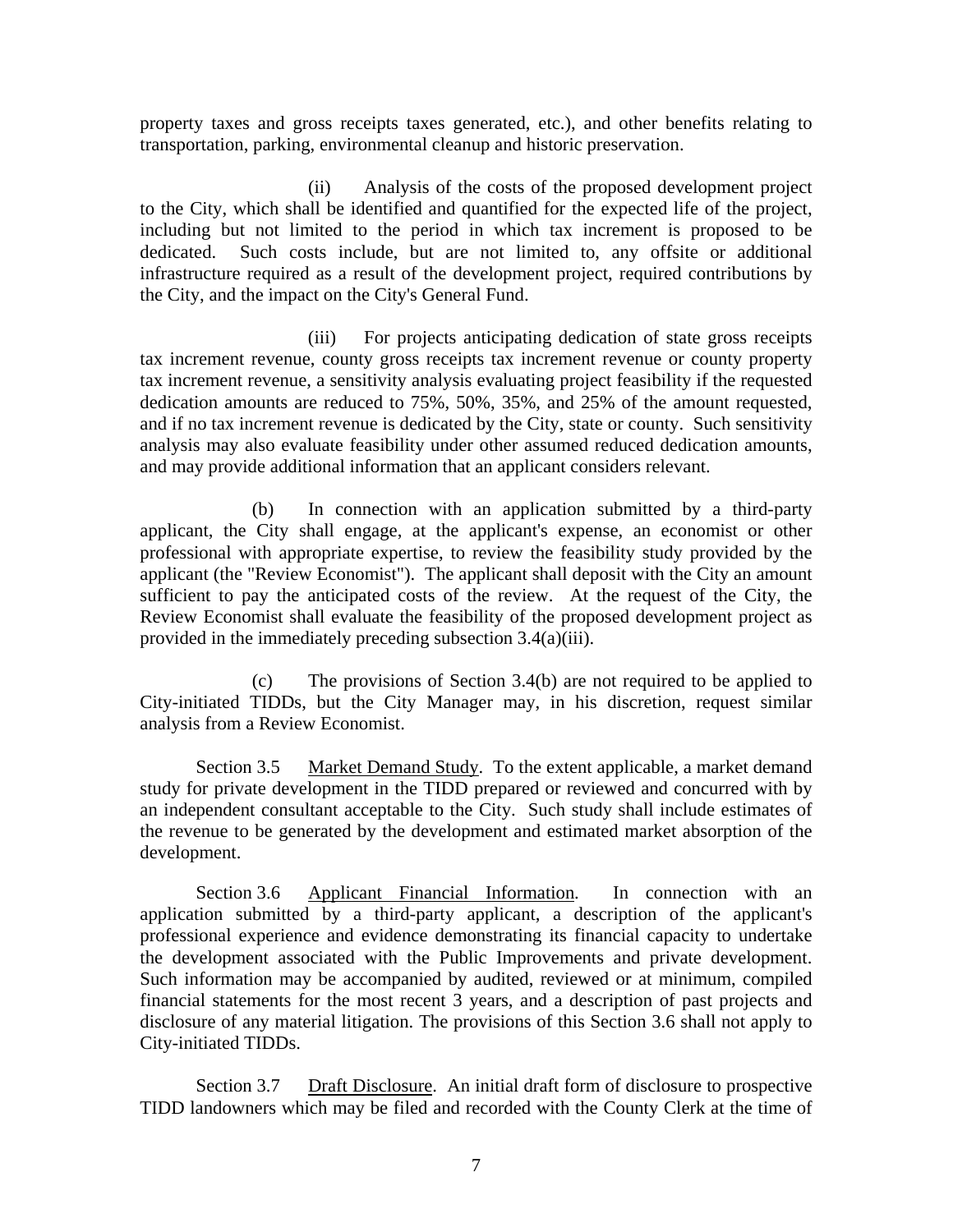each sale of real property within the TIDD, describing any anticipated TIDD operating levy that is anticipated to be imposed on real property within the TIDD, which shall be subject to City review and approval.

Section 3.8 Operating Plan. A draft operating plan for the TIDD describing the operation and maintenance of the Public Improvements and all other services in the TIDD, the estimated costs of the same, and whether operation and maintenance is proposed to be provided by the TIDD or the City.

Section 3.9 Compliance Certificate. In connection with an application submitted by a third-party applicant, a certificate that the TIDD will comply with the City's current zoning requirements. The provisions of this Section 3.9 shall not apply to City-initiated TIDDs; provided however, that the TIDD shall comply with applicable zoning requirements notwithstanding that no certification shall be required.

### Section 3.10 State or County Dedication; Other Information.

(a) TIDD applications which anticipate a request for dedication of state gross receipts tax increment revenue or county gross receipts tax increment and/or *ad valorem* property tax increment revenue shall provide copies of the application and supporting documentation to be submitted to the State Board of Finance and/or county, as applicable and such other information as may be needed to determine that the application for dedication of state or county tax increment revenue complies with the applicable policies, procedures and regulations of the State Board of Finance and/or county.

(b) The City may request such other information as may reasonably be required after its initial review of the application, including preliminary legal opinions, further information regarding the relationship of the plan to City's development objectives, additional proof of financial capability, business references, term sheets for financing and financial commitment letters. Following the application conference, the City shall, within 15 days, provide as complete as practicable a list of additional information items needed.

## **ARTICLE 4 APPLICATION AND APPROVAL PROCESS**

Section 4.1 Applicability of this Article to Third-Party Applications. Except as otherwise noted, the provisions of Article 4 shall apply to applications submitted by thirdparty applicants, but not to proposed City-initiated TIDDs.

Section 4.2 Application Submission. 10 copies of an application for the formation of a TIDD and an application fee of \$50,000 (the "Application Fee") shall be submitted to the City Manager.

Section 4.3 Application Fees. The Application Fee shall be utilized by the City for initial application review and project feasibility analysis, including the payment of the City's financial and legal advisors, at their customary rates, to assist in the evaluation of the feasibility of the proposed TIDD project. \$25,000 of the Application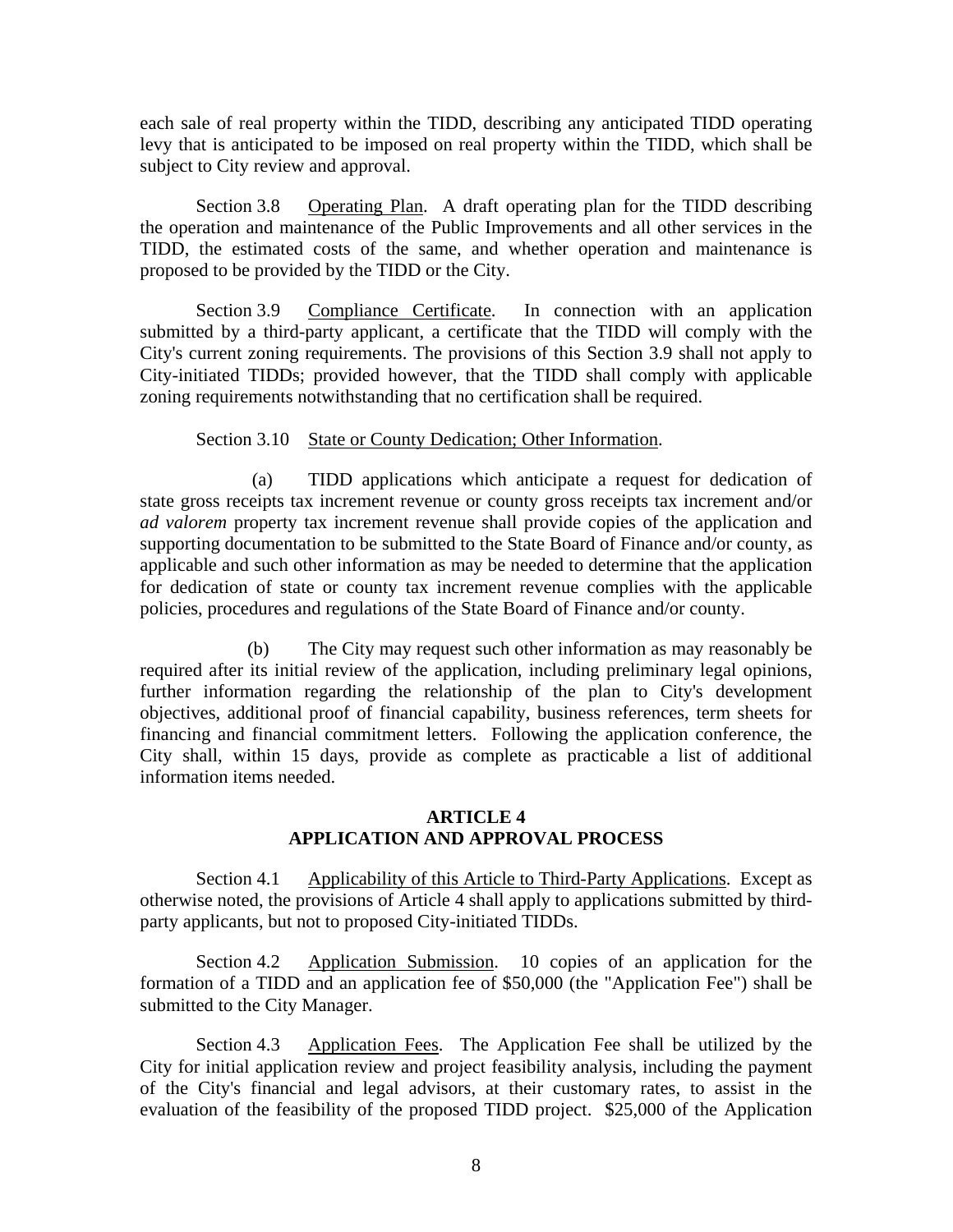Fee shall be non-refundable. The balance of the Application Fee shall be used by the City in connection with its review of the application. The Application Fee does not include amounts required pursuant to Section 3.4(b) of this Policy for payment of the costs of the Review Economist engaged by the City to review the feasibility study, which shall be deposited by the applicant with the City at the time the City engages the Review Economist. After notifying the applicant of the amount to be deposited pursuant to Section 3.4(b) of this Policy, the City will proceed to complete its review of an application after such amount has been deposited.

If the applicant withdraws its application prior to the City's completion of its application review, the City shall remit the unused portion, (if any), of the Application Fee (but not the non-refundable portion) to the applicant. Upon the applicant's request, the City will provide an accounting of expenditures of funds advanced. Any unused portion of advances shall be refunded to the applicant at such time as the City determines that all costs and expenses have been paid. The City and its financial and legal consultants shall use reasonable efforts to determine whether any features of a TIDD proposed in an application appear not to be feasible, and to advise the applicant early in the review process, for the purpose of avoiding unnecessary additional costs of review.

Section 4.4 Post Application Conference. After the Application Fee has been submitted, the City Manager will arrange a conference with the appropriate TIDD Review Staff for the purpose of reviewing the application and determining whether the application is complete.

If, following the application conference or any other time during the application process, TIDD Review Staff requests additional information, the applicant shall provide any and all supplemental information requested, in accordance with the provisions of Section 3.10 of this Policy.

Section 4.5 TIDD Review Staff Report. After analysis of an application as supplemented, TIDD Review Staff, under the direction of the City Manager or his/her designee will prepare a report including recommendations relating to the TIDD, an analysis of the impact of the formation of the TIDD and its effects on the City. The report may provide a recommended disposition of the application and any additional requirements that are recommended in connection with the applicant and/or the TIDD. The City Manager may direct the TIDD Review Staff to prepare a report evaluating a proposed City-initiated TIDD.

If all costs billed to or incurred by the City have been paid by the applicant by a date at least 14 days prior to the date of the meeting of the Governing Body of the City at which the appropriate resolution(s) approving the application is to be introduced, and if the application meets the qualifications provided herein, the application, along with any report and recommendations by TIDD Review Staff, will be forwarded to the Governing Body of the City, along with drafts of the appropriate implementing resolution(s).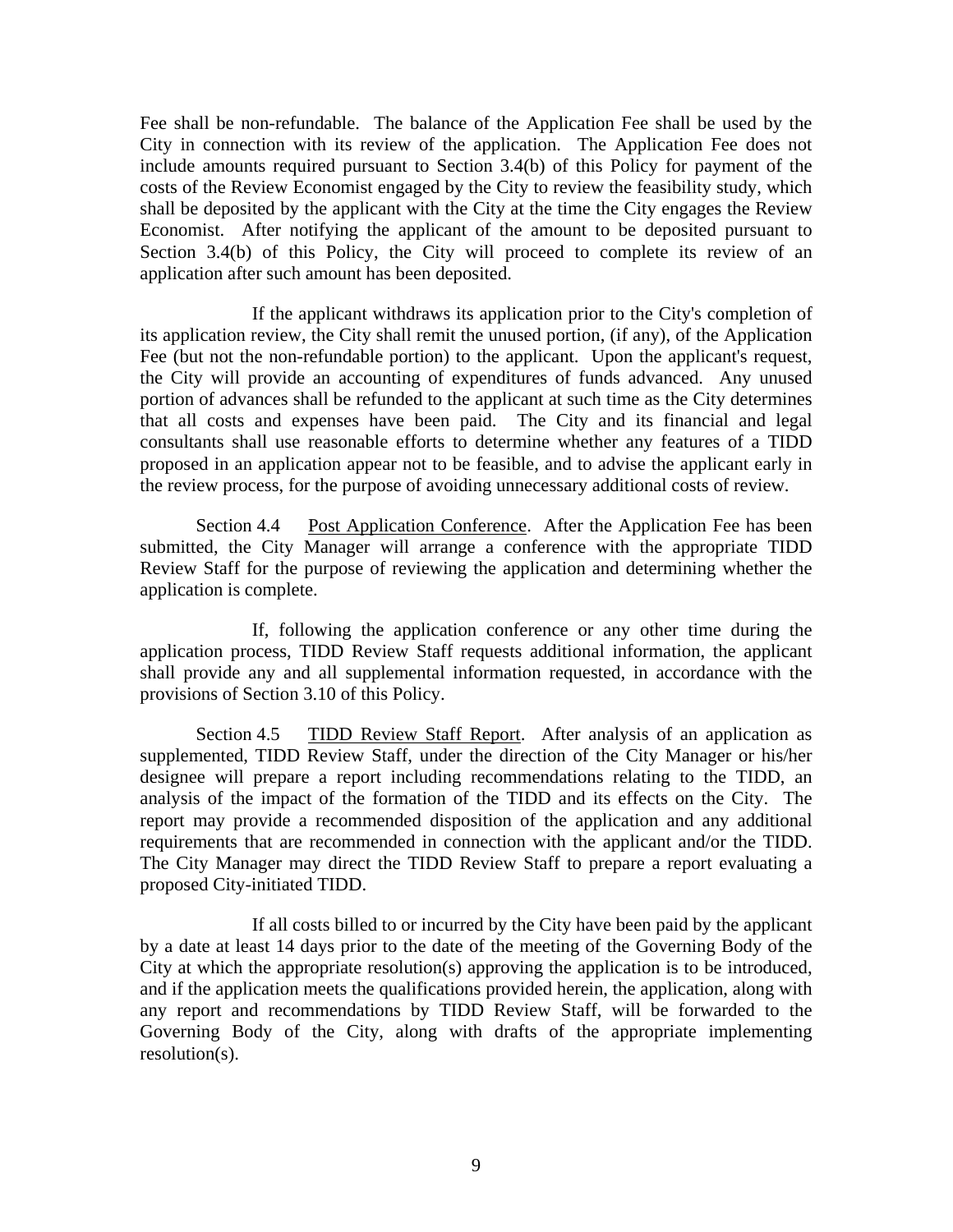Section 4.6 TIDD Development Agreement. In connection with applications submitted by third-party applicants, if the TIDD Review Staff invites the applicant to submit an application, the applicant and City staff shall coordinate a schedule of events for formation of the TIDD and shall negotiate an appropriate form of proposed TIDD Development Agreement between the City and the applicant addressing the obligations of the parties in connection with debt financing, construction, inspection, dedication, acceptance and operation of Public Improvements, administration of the TIDD and other related matters, which shall be entered into upon formation of the TIDD and which, if approved by the Governing Body of the City, shall incorporate the recommendations of the TIDD Review Staff relating to such TIDD, and any other restrictions, provisions and agreements required by the City. The TIDD Development Agreement shall remedial provisions satisfactory to the Governing Body addressing nonperformance by the applicant, including, without limitation, provisions for rescission the dedication of tax increment revenue and recoupment of accumulated unexpended tax increment revenue; provided, that nothing in this Policy shall be construed as authorizing the City to rescind the dedication of tax increment revenue pledged to secure outstanding tax increment revenue bonds issued by a TIDD. In connection with a proposed City-initiated TIDD, the TIDD Review Staff shall include recommendations addressing those matters in a proposed form of resolution approving the formation of the TIDD.

Section 4.7 Preliminary Approval. An applicant may request preliminary, nonbinding approval of its TIDD application by the Governing Body of the City ("Preliminary Approval").

(a) A request for Preliminary Approval will be considered following payment of the Initial Application Fee and information such as the following:

(i) A description of the proposed TIDD's boundaries;

(ii) A description of the improvements to be constructed by the

applicant;

(iii) The estimated construction costs of the improvements and anticipated completion time;

(iv) A description, by category, of improvements and related costs to be financed by the TIDD;

(v) The estimated issuance amount of TIDD bonds and proposed sources for payment;

(vi) The estimated aggregate annual debt service on bonds; and

(vii) The maximum annual TIDD property tax and its proposed

duration.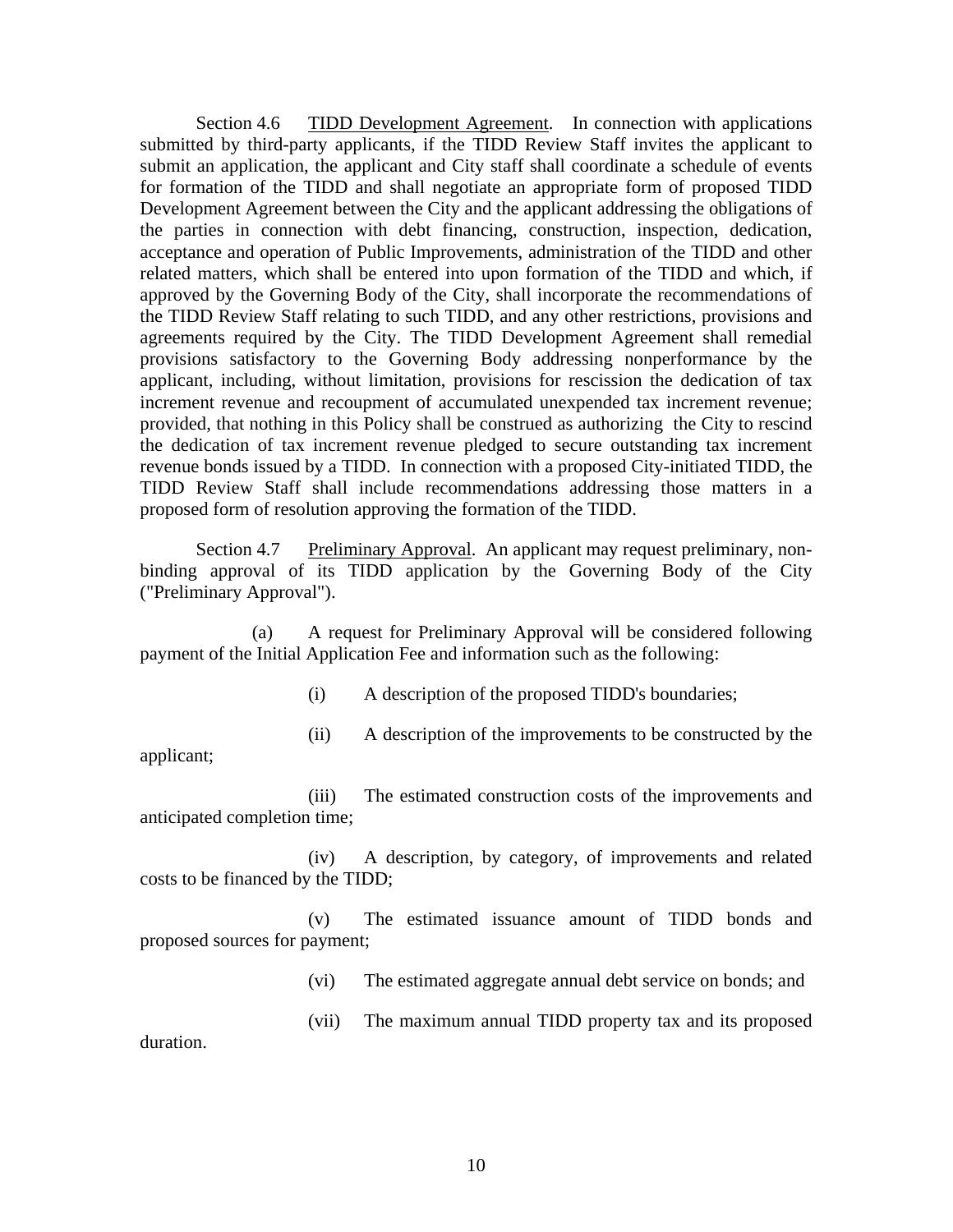(b) The TIDD Review Staff report will advise the Governing Body of the City whether Preliminary Approval is recommended, not recommended, or that no recommendation is made.

Section 4.8 Additional Fees. An applicant that has received Preliminary Approval may be required to make such additional advances as the City Staff determines are necessary to pay the costs of reviewing the applicant's request for formal approval of the formation of the TIDD. However, an applicant may be required to submit an additional initial Application Fee if, in City Staff's determination, the application for formal approval of a TIDD departs substantially from the parameters set forth in the application for Preliminary Approval.

Section 4.9 Approval of TIDD Formation and TIDD Financing. The Governing Body of the City may consider the granting of formal approval to the formation of the TIDD based on the terms of the TIDD Development Agreement which may be approved prior to or concurrently with the approval of the formation of the TIDD. The Governing Body of the City may include in its approval of the formation of the TIDD the issuance of one or more series of TIDD bonds, subject to the terms and conditions of the TIDD Development Agreement. The Governing Body's approval of TIDD formation and issuance of bonds shall be conditioned on the requirement that the TIDD shall utilize bond counsel, underwriters and/or other consultants selected by or otherwise acceptable to the City. TIDD Development Agreements shall not be amended without the express written approval by the Governing Body of the City.

#### **ARTICLE 5**

## **TIDD OPERATIONS AND DEBT FINANCING**

Section 5.1 TIDD Administration Expense Fee. In addition to the amounts set forth in Article 4, upon formation of a TIDD the applicant shall deposit with the TIDD a nonrefundable administrative expense fee in the amount of \$25,000. The administrative expense fee shall be applied by the TIDD to the costs and expenses incurred in connection with the formation, review of any feasibility study, election costs, administration, operation and maintenance of the TIDD or its public improvements. From time to time, upon depletion of the administrative expense fee, the TIDD may request, and the applicant shall promptly deposit with the TIDD, additional amounts deemed by the TIDD to be reasonably necessary for the purposes contemplated in this Section 5.1. Nothing in this Section 5.1 shall preclude the reimbursement of such expenses from available TIDD revenues or bond proceeds, to the extent permitted by the Act.

Section 5.2 Administration, Operation and Maintenance Change. In order to provide for the TIDD to be self-supporting or its administrative, operation and maintenance expenses, and to finance services in addition to those provided by the City, the City may condition its approval of a TIDD, on the TIDD's imposition of up to \$5.00 per \$1,000 of assessed value ad valorem property tax, not as tax or charge of the City, but in accordance with the provisions of Section 5-15-13 of the Act, as amended, upon the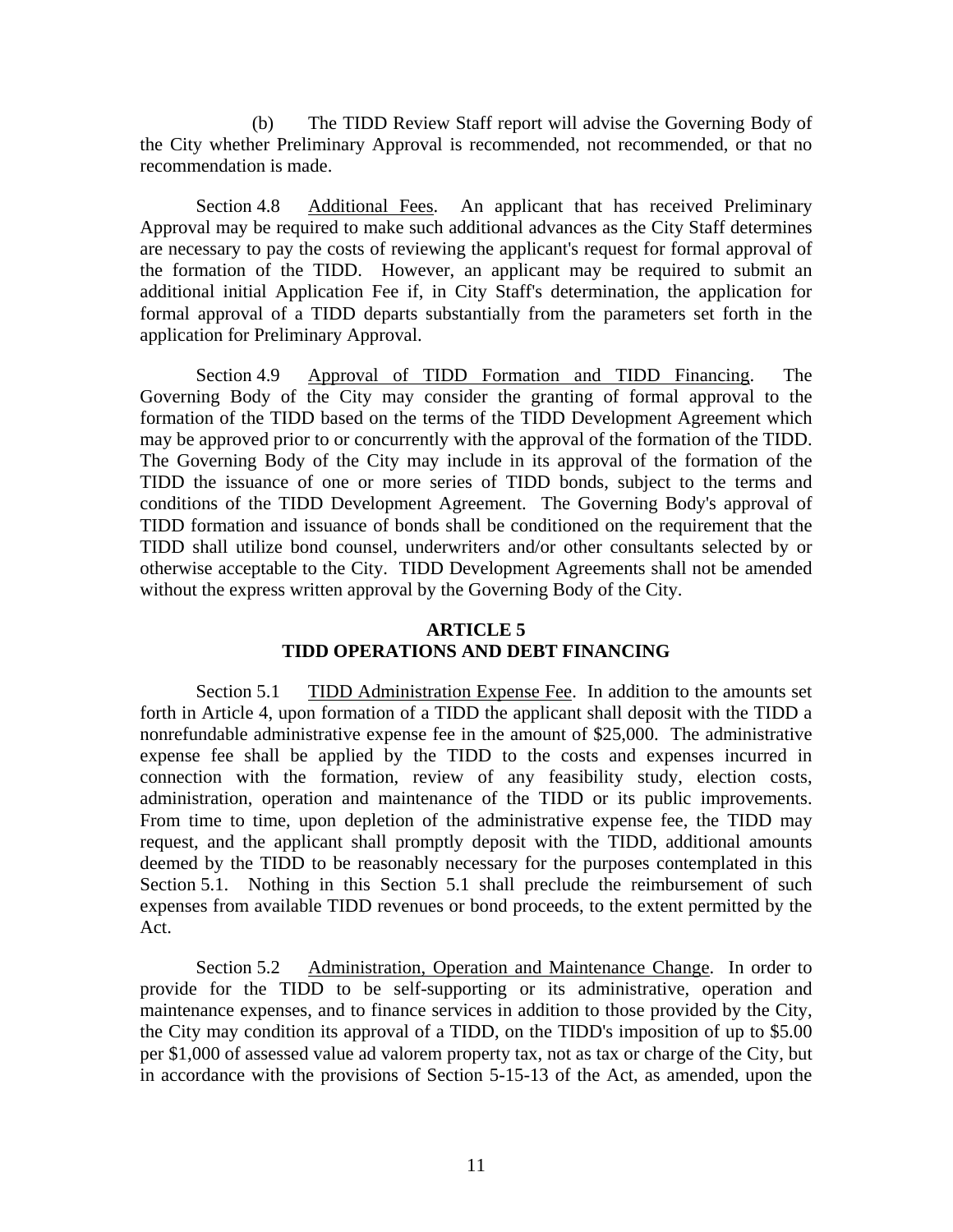TIDD taxable property, for the administration, operation and maintenance of property which is not City-owned infrastructure otherwise maintained by the City.

Section 5.3 Tax Increment Revenue Bonds. Gross receipts tax increment revenue bonds, *ad valorem* property tax increment revenue bonds, or bonds secured by both dedicated gross receipts tax increment revenue and dedicated ad valorem property tax increment revenue of the TIDD may be permitted by the City to the extent permitted by the Act. An applicant for gross receipts tax increment revenue bonds, ad valorem property tax increment revenue bonds, or bonds secured by a combination of such tax increment revenues, shall describe in a project feasibility report the following:

- (a) The projected amount and timing of bonds to be issued;
- TIDD. (b) The projected market absorption of the development within the

(c) The effect of the dedication of gross receipts tax increment revenue, or *ad valorem* property tax increment revenue, or both, as applicable, and TIDD bond issuance on the City's ability to operate, maintain, repair and replace the Public Improvements to be dedicated to the City.

(d) An estimate of the applicant's construction costs associated with the public improvements, in excess of the estimated TIDD funded costs of the project.

(e) The necessity of the applicant and the TIDD entering into a contribution agreement, which may require a letter of credit or other third-party guarantee of the bonds by the applicant.

Section 5.4 Suitability. The City intends that TIDDs only sell proposed bonds to suitable investors. If the proposed bond issue is not rated (either on its own merits or by the use of appropriate credit enhancement) in 1 of the 3 highest rating categories used by Standard & Poor's Corporation, Moody's Investors Services, Inc., Fitch Investors Services, Inc. or any other nationally recognized bond-rating agency service, then the bonds must have minimum denominations of \$100,000 and be available for purchase and restricted with respect to resale to **"**Qualified Institutional Buyers**"** (as such term is defined in Rule 144A of the Securities and Exchange Commission) or to the applicant based upon evidence satisfactory to the Governing Body of the City that the applicant is a sophisticated investor and that the bonds will be subject to appropriate restrictions limiting the subsequent sale or other transfer of the bonds to purchasers who are Qualified Institutional Buyers. It is the intention of the City to have investor suitability achieved through the rating requirements set forth in the preceding sentence or the establishment of large minimum denominations (e.g. not less than \$100,000) and, if the City determines it is appropriate, covenants limiting secondary market sales of TIDD bonds through registered broker-dealers. Notwithstanding the restrictions pertaining to public sales and private placements of bonds set forth in this Article 5, the restrictions may be modified or relaxed if other financing structures or features are presented which, in the sole discretion of the Governing Body of the City, provide other means to address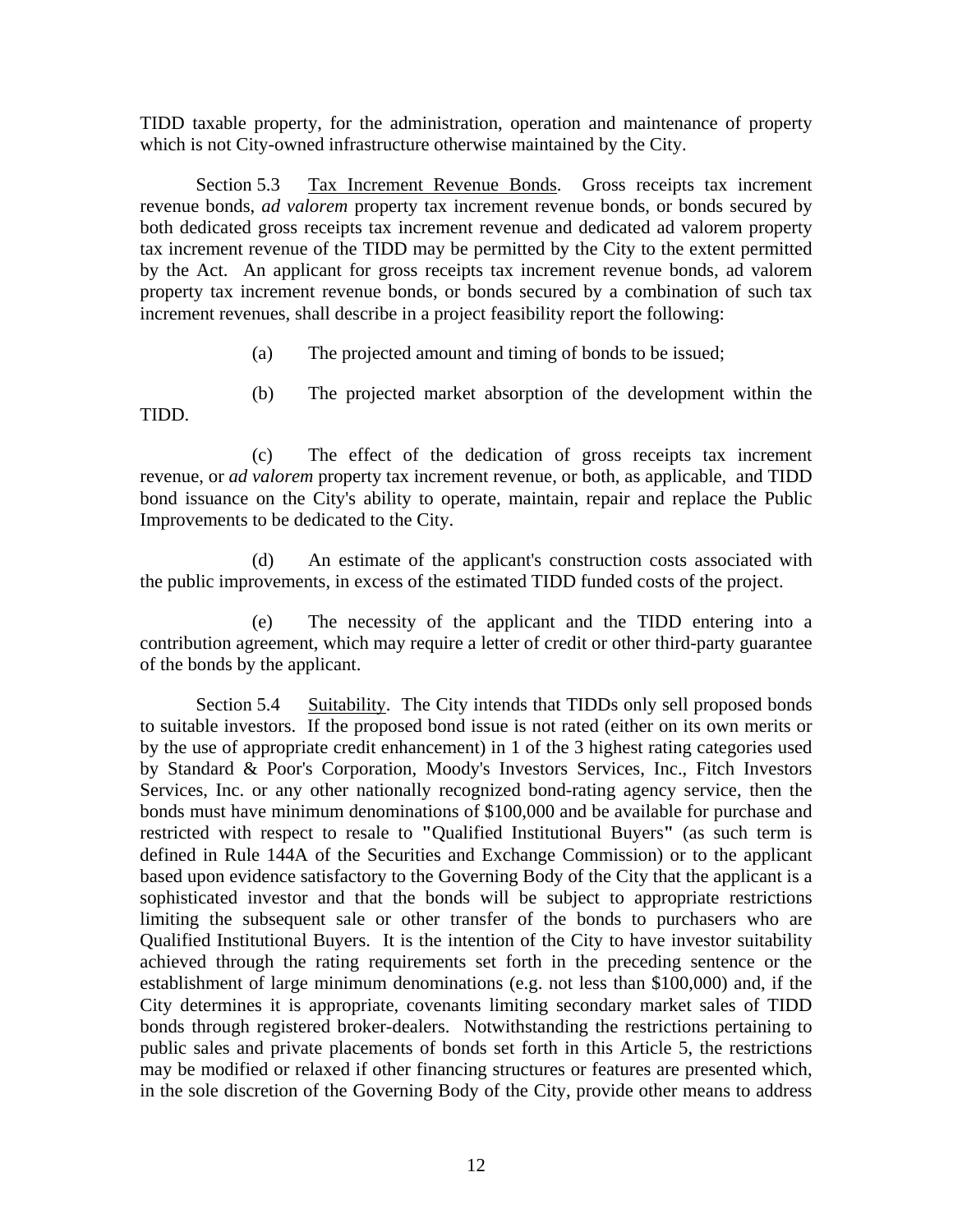investor suitability concerns. The minimum denomination requirements set forth above for TIDD bonds which are initially issued without rating shall not continue to apply if the TIDD subsequently obtains a rating in one of the three highest rating categories as provided in this Section.

Section 5.5 Required Contribution. An applicant shall provide a description of the proposed equity contribution from the applicant and a schedule showing the anticipated timing and sources of such contribution. As provided in the Act, an equity contribution shall be equal to a minimum of 20% of estimated initial infrastructure cost prior to the issuance of gross receipts or property tax increment bonds, unless the project to be financed is a redevelopment project pursuant to the Metropolitan Redevelopment Code.

Section 5.6 Debt Service Reserve Funds. If allowed by law (including any applicable federal laws relating to the tax-exempt status of the bonds), all bond issues (other than short-term instruments maturing in not more than 30 days following the date of issuance) shall include a debt service reserve fund in an amount acceptable to the TIDD Board; provided, that the City or TIDD Board may, in its discretion, waive such requirements if requested to do so by an suitable investor meeting the requirements of Section 5.4 of this Policy.

Section 5.7 Environment Site Assessments. Unless otherwise provided to the City pursuant to the other requirements prior to TIDD financing and acquisition by the TIDD or City, the TIDD and City will require an independent environmental report or assessment of any real property which will be dedicated to or otherwise owned, leased or operated by the City or the TIDD and a proposed form or indemnity agreement with respect to all environmental law liability.

Section 5.8 Refinancing and Refunding Bonds. Refinancings and refundings of bonds issued on behalf of a TIDD will be considered utilizing the same criteria set forth in Article 5 of this Policy and shall be subject to the review and approval of the Governing Body of the City or its designee. Refinancings and refundings will be expected to either (i) generate interest rate or net present value savings; (ii) restructure payment of principal, (iii) to or reimburse the applicant for actual costs expended for public improvements contemplated to be part of the proposed Project, or (iv) eliminate burdensome covenants.

Section 5.9 Cost of Change. Applicants shall be responsible for all additional costs and expenses incurred in any special levy or property tax modifications resulting from changes to the development not anticipated in the application.

### **ARTICLE 6 MISCELLANEOUS**

Section 6.1 Discretion and Waiver. Based upon the recommendations of TIDD Review Staff and/or financing and legal consultants retained by the City, the Governing Body of the City may approve TIDD applications which do not meet the